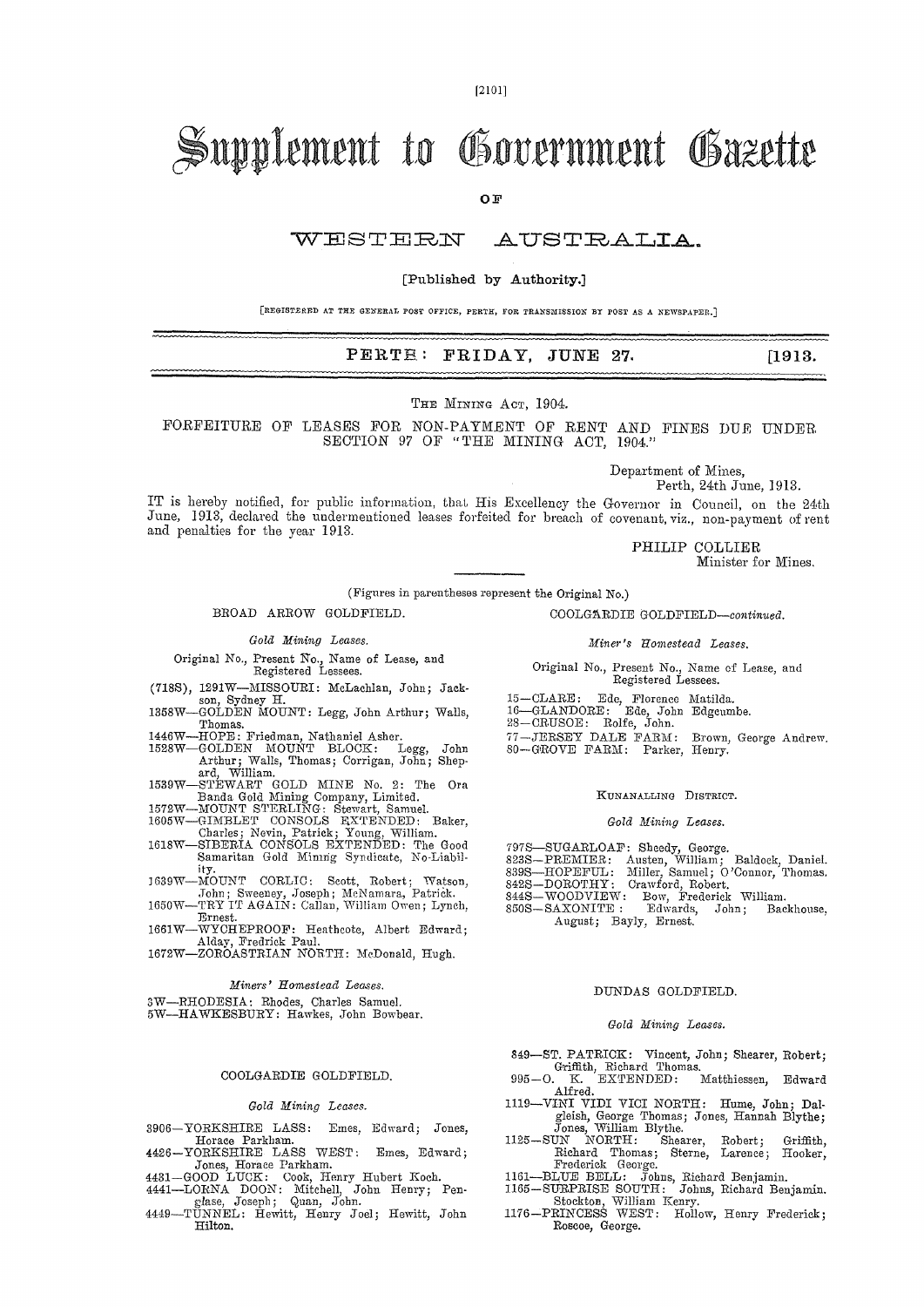#### DUNDAS GOLDFIELD-continued.

#### Gold Mining Leases-continued.

 $1178 - PRINCESS;$ Roscoe, George; Hollon, Henry Frederick.

TRAFALGAR: Staker, Thomas Richard; Wil-<br>RAFALGAR: Staker, Thomas Richard; Wil- $1179 - \mathrm{TRAFALGAR}$ : Scott, George; Graham, Peter.

#### Mineral Lease.

3-GREEN AND GOLD: Ross, George Clements;<br>Pike, Arthur Edwin; Baker, Herbert; Ross, Clement Ambrose.

#### EAST COOLGARDIE GOLDFIELD. Gold Mining Leases.

- 888E-BOULDER CONSOLS: The Central and West Boulder Gold Mines, Limited.<br>-HYMAN: Leslie, Donald Melville; Cosson, John 4406E
- George
- 4461E-LONE HAND No. 2: Hartigan, Martin Joseph.<br>4487E-MEDINDIE HILL: Bailey, David; Bailey, Ed-
- ward 4490E-COLLEEN BAWN: Bourne, William; Curtin,
- Daniel James.<br>4491E-HYMAN WEST: Leslie, Donald Melville; Cos-
- 4491E—HXMAN WEST: Lesne, Donald Melvine; Cos-<br>
son, John Georg.<br>
4496E—ZELMA: Strong, Frederick; Stielow, Theodor.<br>
4501E—SECRET EXTENDED: Davini, Pietro.<br>
4504E—KING GOLD MINE: Craig, Francis William.<br>
4513E—SUNLIGHT: Dun
- 
- 
- 
- Joseph; Turner, Christopher.

#### Miners' Homestead Leases.

- 48E-WARATAH: Rogers, Francis; Rogers, James
- 48E—WARATAH: Rogers, Francis; Rogers, James<br>
Albert; Shields, Samuel John.<br>
50E—COMMONWEALTH: Williams, John Harris.<br>
83E—BLACK'S FARM: Black, Robert.<br>
104E—RACECOURSE FARM: Black, William.<br>
135E—ROSE FARM: Rose, William F
- 
- 
- 
- 
- John.
- 194E-JUNCTION: Bates, Ellen.
- 200E-TEA GARDEN: Black, Mary Adeline.

#### Mineral Lease.

105E-ALL YOU KNOW: Bridges, Samuel.

#### Tailings Leases.

- 15, (14E)-TAILINGS LEASE No. 1: The South Kalgurli Gold Mines, Limited.<br>20, (18E)-T.L. No. 18: Hannans Proprietary, Limited.
- 

#### EAST MURCHISON GOLDFIELD.

#### LAWLERS DISTRICT.

#### Gold Mining Leases.

- 113-NIL DESPERANDUM: Orme, Thomas; Weston, Charles; Nielsen, Alfred; Christensen, Paul; Christensen, Jens; Reed, Arthur Charles; Routledge, William Edward; Tulloch, Aeneas Thompson; Sheridan, Kathleen. S89-RAJAH: Greyman,
- Mabel.
- 
- 
- Mabel.<br>
988—WILDCAT: Finch, Leslie.<br>
1125—GOLDEN SWAN: Desler, August; Blochwitz,<br>
Hermann; Swan, John Alfred.<br>
1149—BUNG AEROW: Aitken, Robert; Akers, James<br>
Christopher; Antram, Frank George; Reside,<br>
William Jules.<br>
112
- 1164—BALLANGARRY: Manaton, Ernest; McGrath, James; Metzke, Thomas Eric.<br>1168—BRITISH KING: Kirkpatrick, John Dunnage.<br>1170—TRIUMPHANT: Mason, Henry George Bertram;
- 
- Herford, George Monks.

#### Mineral Leases.

- 14-COPPER KING: White, George William; Tulloch,
- Aeneas Thompson.<br>17-SIR JOHN FORREST: Tulloch, Aeneas Thompson;<br>18-MOUNT ROBERTS: White, George William.<br>18-MOUNT ROBERTS: White, George William; Tul-
- loch, Aeneas Thompson,

#### EAST MURCHISON GOLDFIELD-continued.

#### LAWLERS DISTRICT-continued.

#### Tramway Leases.

- 7-WAROONGA TRAMWAY LEASE: The Northern Mines, Limited.
- WAROONGA EXTENSION: The Northern Mines, Limited.
- 18-WAROONGA EXTENSION No. 2: The Northern Mines, Limited.

#### BLACK RANGE DISTRICT.

#### Gold Mining Leases.

- Neelands, 185B-CALEDONIAN: Callahan,  $John;$ Robert John; Neelands, Samuel Barton.<br>-HAVILAH CONSOLS: Havilah Gold Mining
- 287B-Company, No-Liability.<br>
350B-HAVILAH EAST: Havilah Gold Mining Com-
- Pany, No-Liability.<br>
351B—CALEDONIAN BLOCK: Callahan, John; Neelands, Robert John; Neelands, Samuel Barton.<br>
(925M), 538B—COMMONWEALTH: Benbow, Ormond; Ryan, Jeremiah Joseph; Kilgallon, James;
- -
- 
- Norman, Joseph Elias.<br>
669B—RED, WHITE, AND BLUE NORTH: Macqueen, John; Bellchambers, Frederick.<br>
751B—MONTAGU MAIN REEF: Barry, Hugh; Calla-<br>
han, Thomas; Callahan, John; Neelands, Robert John.
- 753B-CARDIGAN: Beynon, Walter; Elliott, Robert.<br>760B-NEW MOON EXTENDED: Jones, William;
	-
- MeGregor, James.<br>767B—YOUANME SOUTH: Kinneen, Dominick White; Bower, Thomas; Pitman, John; Keehner, Fredrick; Wetzlar, Gottlieb Samuel.<br>
769B—LONE HAND: Lancaster, Susan.<br>
(1764), 777B—THREE STAR G.M. LEASE: Unger,
- 
- 
- (1764), 777E—THREE STAR G.M. LEASE: Unger,<br>Charles; Spillane, Stephen.<br>(1798), 778E—THREE STAR EXTENDED: Unger,<br>Charles; Spillane, Stephen.<br>(1827), 779B—LIGHT OF THE WORLD: Woinar, An-
- 
- 
- 
- Mines, No-Liability. Social Lupton's Gold<br>783B—LUPTON'S EAST : Lupton's Gold
- $(1836),$
- (1837), Mines, No-Liability.<br>
(1837), 784B—KISMET SOUTH: Ryan, Joseph; Martin, Thomas; Purcell, Patrick.<br>
(1839), 785B—THREE STAR SOUTH: Weston, Syd-
- nev  $(1840),$ 786B-LUPTON'S NORTH: Lupton's Gold
- Mines, No-Liability. Terms and the Northern Barbon of Series (1997).  $(1841),$
- then, Ernest; Logan, William; Murray, John;<br>Stokesberry, Robert. Stokesberry, Robert.<br>
(1843), 788B-MORNING STAR: Weston, Sydney.
- 

#### Mineral Leases.

5B-YOUANMI LIME KILN: Morgan, Frank; Allan, Robert Hamilton.

6B-PIONEER: Johns, Arthur.

#### Miners' Homestead Leases.

9B-SOUTH MEADOWS: Wright, Cornelius. 28B-THE WARREN: Coombes, Andrew. 31B-BUNDORRIE: Moses, Arthur Gilbert.

- 33B-TRIAL FARM: Clark, Edmund Charles.
- 40B-OASIS: Brydon, John.
- 43B-ACCASIA: Toomey, William.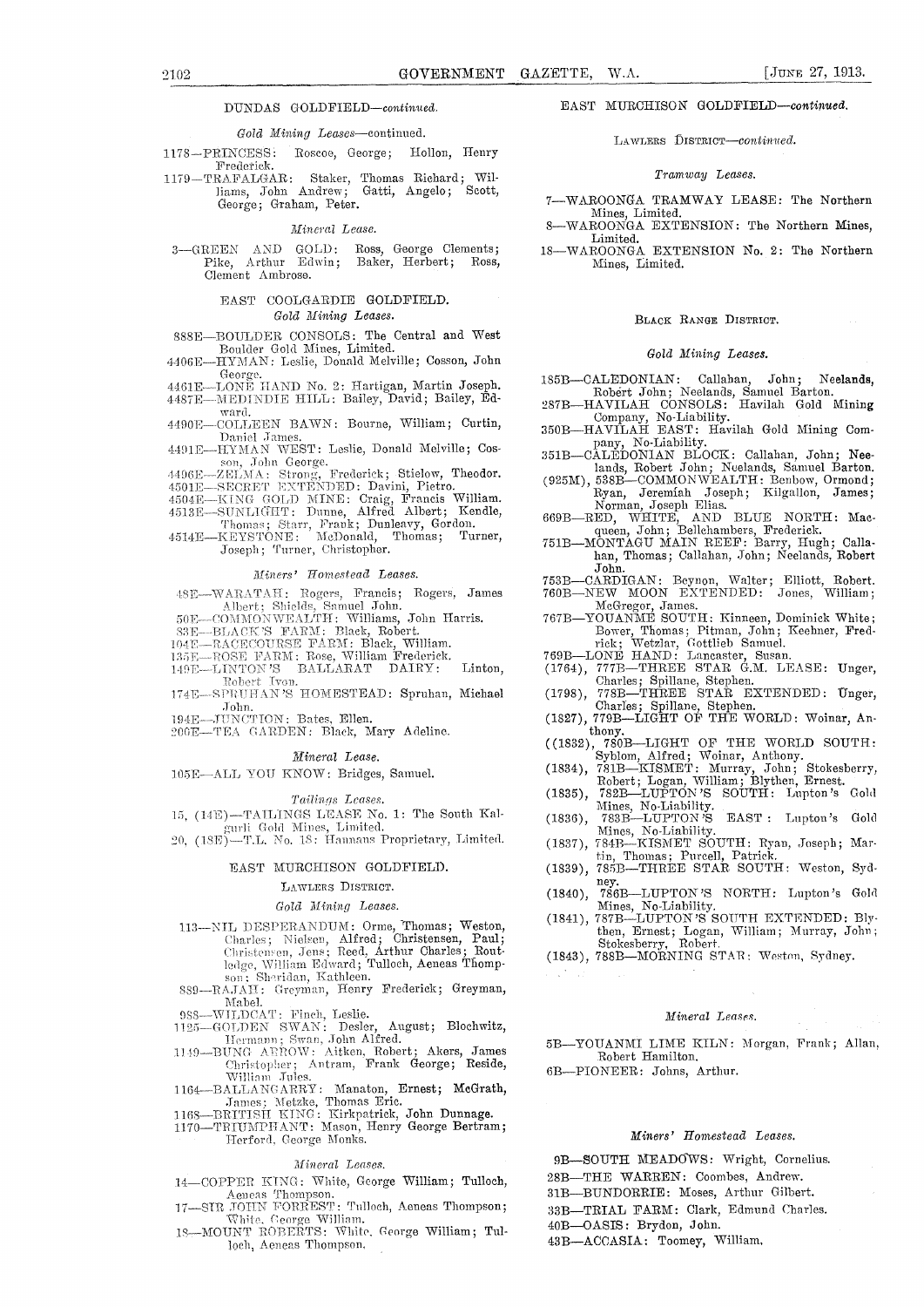EAST MURCHISON GOLDFIELD-continued.

#### WILUNA DISTRICT.

*Gold Mining Leases.* 

- (677), 9J—TRY AGAIN: Gayford, George; Christen-sen, Paul; Ireland, Andrew; Green, William Arnold.
- (1084), 72J—MAY QUEEN SOUTH: May Queen Reward, Limited.
- 101J—BAND OF HOPE: Ireland, Andrew; Christensen, Paul.
- 
- 
- 111J—GOLDEN BRACELET: Lucanus, August. 138J—BIDGEE: Atkin, Ernest; Lyons, Joachim. 143J—MAY QUEEN REWARD NORTH: May Queen Reward, Limited.
- 
- 
- 149J—BENSON: Lucanus, August. 150J—SUNRISE: Mossman, John Casman. 151J—MAY QUEEN SOUTH EXTENDED: May Queen Reward Limited.
- 152J—MAY QUEEN WEST: May Queen Reward. Limited.
- 155J—BROTHERS: O'Donnell, Edgar John; Howard, Frederick William Henry. 157J—NORTH MONARCH: Cameron, John; 'Connor,
- 
- Peter; Lucanus, August. 158J—LANOLINE: Beynon, Walter; Jenkins, Arthur; Cahill, Thomas.
- 159J:—WESTERN QUEEN: May Queen Reward, Limited.
- 160J—MOUNT KEITH: O'Donnell, Edgar John. 162J—FLORENCE MARGARET: 0 'Shaughnessy,
- Thomas.
- 166J—MONARCH OF THE EAST: Sargant, Robert.
- l72J—SCHLAA.I BUSTER: Davies, George; Colson,
- Alfred. 173J—STARLIGHT: Beynon, Walter; Jenkins, Arthur; Cahill, Thomas.

#### GASCOYNE GOLDFIELD.

#### *Gold Alining Leases.*

30—GOHANNA: Clarke, Douglas William; Reece, William Bernard.

31—PARISIAN: Clarke, Douglas William; Reece, William Bernard.

#### GREENBUSHES MINERAL FIELD.

*Mineral Leases.* 

- 169—HORAN'S No. 1 NORTH: The Greenbushes Development Company, Limited.
- 375—GLASGOW: The Greenbushes Development Com-
- pany, Limited. 395—ILA: The Greenbushes Development Company, Limited.
- 421—THE OUTLAW: The Greenbushes Development
- Company, Limited. 425—TURN OF THE TIDE: The Greenbushes Development Company, Limited.
- 
- 532—NORTH CORNWALL: Sherwood, William. 533—KING SOLOMON'S MINE: Floyd's Gully Sluic-
- 
- ing Company, Limited.<br>
536—TUNNEL: Huitson, John.<br>
538—BROADAXE: Hartzer, Charles James; Shanahan,<br>
John Kennedy; Colson, Frances Elsie.<br>
542—DIXIE: Gray, Herbert John.<br>
543—LOST AND FOUND: Hille, Walter Christopher;
- 
- Illingworth, Walter Annesley.
- 544—CORNWALL EXTENDED: Dahl, Joseph Christian.

#### MT. MARGARET GOLDFIELD.

MOUNT MARGARET DISTRICT.

*Gold Mining Leases.* 

- 1382T—THE KING OE CREATION: Brophy, John James.
- 1655T—KARRIDALE SOUTH: Buchan, James Patrick; Dean, Arthur; Lamb, William; Sangster, Robert James.
- 1822'1'–BROTHERS UNITED: Crisp, Samuel Percy. 1895T—AEROPLANE: Carr, Daniel; James, Fred-
- rick.
- 1905T—CHILDE HAROLD: Leonard, William.

MT. MARGARET GOLDFIELD—continued.

MT. MARGARET DISTRICT—continued.

#### *Gold Mining Leases—continu*ed.

- 
- 1906T—MONA: Donaldson, John.<br>1907T—GOLDEN SPINIFEX SOUTH: Fox, John;
- 1907T—GOLDEN SPINIFEX SOUTH: Fox, John; Thompson, Robert Lavery. 1908T--WALLAROO: Fox, John; McCalmont, John;
- Thompson, Robert Lavery. 1909T—ROSE OF PERSIA: Fox, Tobn; Kemp, Arthur Lane; Potter, Joseph Matthew; Thomp-
- son, Robert Lavery. 1915T—MAY BE: Hays, Charles Finlay.
- 
- 1916T—AT LAST: Flowers, George.<br>
1921T—AEROPLANE SOUTH: Cordingley, Frank;<br>
Gregson, John; Hetherington, John Frances;<br>
Tonkins, Albert.<br>
1925T—GOLDEN CROSS: Bell, Frank; Dickson,
- Arthur Cobbold; Fawkner, William; Heaphy,
- Richard. 1926T—DEAD HORSE: Jane, Samuel Hollis.
- 1927T—VIOLET: Forbes, James Scott.
- 1929T —WANDA : Forbes, James Scott.
- 1930T—IDA H. SOUTH: Leonard, William.
- 1932T—CINDERELLA: Laver, Edith Beatrice.
- 1933T—GOLDEN POINT: Laver, Edith Beatrice.

#### *Miner's Homestead Lease.*

28T-ST. ALBANS: Carlon, James.

#### MOUNT MALCOLM DISTRICT.

#### *Gold Mining Leases.*

- 1290C—PING TONG NORTH: Cale, Percy; James, Elias.
- 1294C—GREAT NORTHERN: Frewen, James; Tussup, Stephen. 1310C—KING OF THE HILLS SOUTH: Bullfinch
- West Gold Mining Company, No-Liability.
- 1340C—KING OF THE HILLS WEST: Bullfinch West<br>
Gold Mining Company, No-Liability.<br>
1409C—MORNING STAR: Williams, Arthur Gilbert;<br>
Mayers, John Daniel.
- 
- 1422C—KING OF THE HILLS NORTH: Bullfinch
- West Gold Mining Company, No-Liability.<br>
1432C—BOWER BIRD: Legg, Thomas; McKernon, John; Henderson, Duncan.
- 1434C—MALCOLM MAIN REEFS: Leyden, James Anthony.
- 1435C—MOUNT STIRLING: Griffiths, James; Carter, Thomas; Duffy, Frank; Southey, William; Bishop, James.
- 1437C—GOLD BLOCKS WEST: Wunnenberg, Richard John.
- 1439C—NORTH GWALIA: Pettigrove, May Jane. 1441C—SONS OF WALES: Bowden, George; Davies, David.
- 
- 1442C—SUNDAY: Meyer, Gustay. 1443C—EMPRESS OF GWALIA: Davies, David; Kemp, William; Baker, Ernest.
- 14440--ZEBRA: Snell, George; Jones, John Marshall; Window, Allan.

#### *Miner's Homestead Lease.*

30C—DRY DOG: Cummins, Emily.

#### MT. MORGANS DISTRICT.

#### *Gold Mining Leases.*

- (917T), 20F-GUESTS GOLD MINE, LIMITED, WES-<br>TERN BLOCK: Westralia Mount Morgans Mines, No-Liability.<br>(926T), 22F -- WESTRALIA MOUNT MORGAN)
- WEST: Westralia Mount Morgans Mines, No-Liability.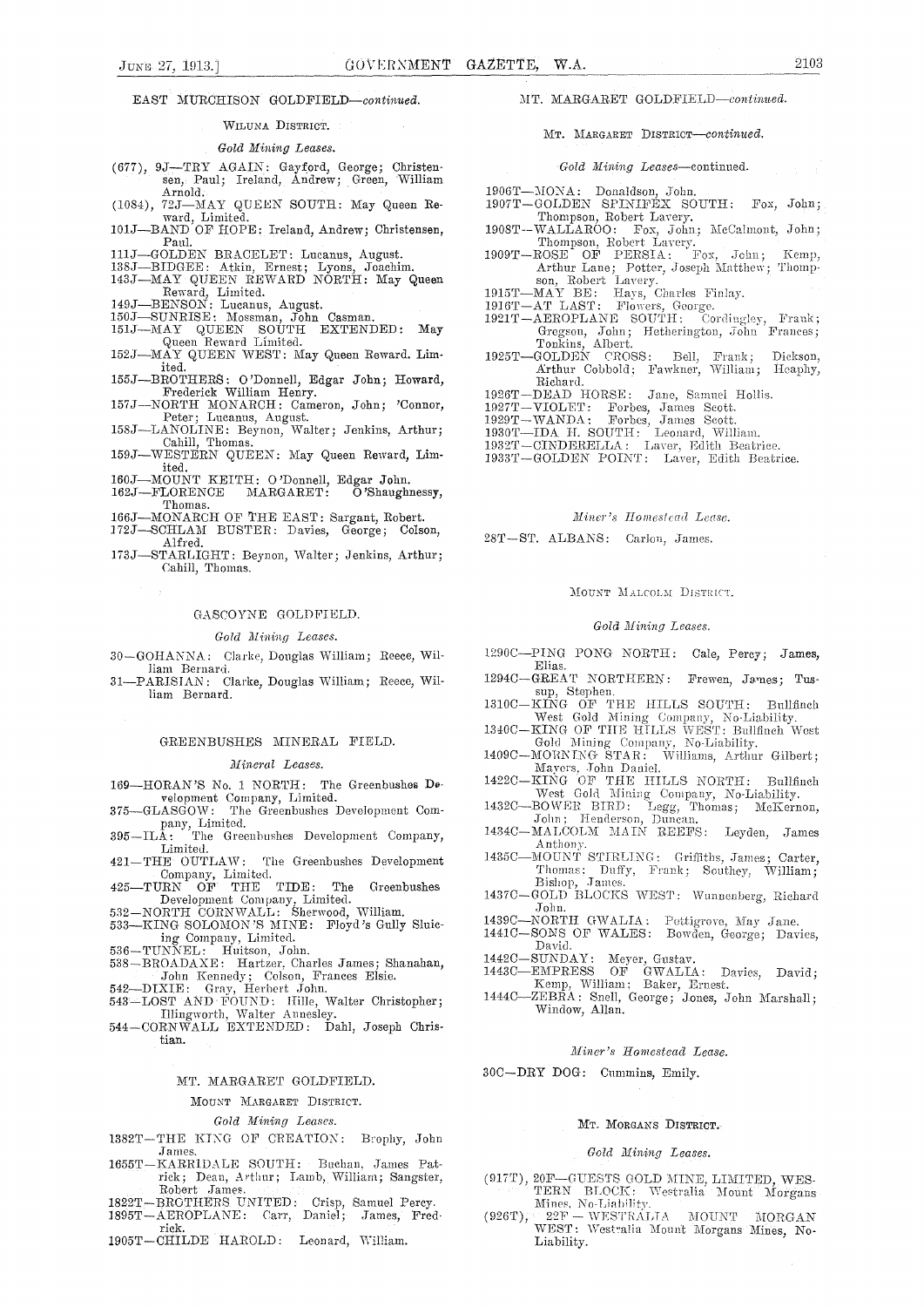MT. MARGARET GOLDFIELD-continued.

MT. MORGANS DISTRICT—continued.

#### *Gold Mining Leases—continued.*

- (1002T), 32F—WESTRALIA. MT. MORGAN WEST EXTENDED: Westralia Mount Morgans Mines, No-Liability.
- 270E—TRANSVAAL SOUTH EXTENDED: Rowan's Find Gold Mining Company, No-Liability.
- 289F—SONS OF TEMPERANCE GOLD MINE: Doolette, Dorham Longford; Higgins, James; McMahon, Patrick; Holmes, Henry Ross.
- 299E—MULTI-MILLIONAIRE: Ball, Joseph.
- 302F—ALICIA NORTH: Adams, George; Clifford, William; Matson, Isaac.
- 315E—GOLDEN CLIFFS: Fawkner, William.

#### MURCHISON GOLDFIELD.

#### CUE DISTRICT.

#### *Gold Mining Leases.*

- 1778—LORD NOLAN: Chesson, James; Heydon, William John.
- 1797—ST. CATHERINE'S BANK EXTENDED: Atkins, Harry; Atkins, Montague William; At-kins, Everard.
- 1S29—HIDDEN TREASURE NORTH: Colgan, Charles Michael.
- 1831—HIDDEN TREASURE NORTH EXTENDED: Colgan, Charles Michael.
- 1838—ECLIPSE: McIntyre, John.

#### *Mineral Leases.*

- 12—POONAH: Bladen, Charles Louis; Stewart, John; Nicholls, James Henry; Wilkinson, Harold; Biddies, Frank; Imeraft; Arthur; Roberts, Edward Nairn; Diggins, William Robert; Clarke, Arthur; Gill, Fred Osborn.
- 11—COODARDY WEST: Gill, Fred Osborn; Roberts, Edward Nairn.
- 15—DAVILAK: Durkin, James; Glover, Arthur; Coates, William; Bonnar, Lambert; Price, Matthew Henry Stuart; Coombs, Henry Raymond; Barker, William Ralph.
- 16—VULCAN: Conway, Eugene Thomas; Bonnar, Lam-bert; Barker, William Ralph; Stewart, Nellie; Pitcher, Samuel Walter; Coates, William; Riddle, James Crighton; Roberts, Edward Nairn; Thomson, Harry Morewood.
- 1S—POONA EXTENDED: Mitchell, Alexander.
- 20—HERCULES: Riddle, James Crighton; Richardson, Joseph; Thomson, Harry Morewood.
- 27-VULCAN CENTRAL: Dawe, William; Dawe, John; Annear, George; Trudgeon, John.
- 28—COUNCILLOR: George, John Henry; Murray, Ed-ward Cooper; Hardwicke, Arthur Thomas.
- 30—COODARDI EXTENDED: Porter, David Andrew; Grieve, Charles Pennycook; Campbell, William
- Nichol.<br>31—DAVILAK WEST: Morris, Alexander; Eiffler, Ernest Bruno; Ingram, Thomas; Campbell, William Nichol.
- 32—COODARDY CONSOLIDATED: Mitchell, Alexander.
- 33—GLADYS WEST: Mitchell, Alexander.
- 39—OPAL CLIFF: Hodgson, John; Roberts, Edward Nairn; Gill, Fred Osborn.
- 
- 40—MARCONI: Roddy, Peter Cranley.<br>41—GREAT WESTERN: Heydon, William John; 41-GREAT WESTERN: Heydon, Latham, John.
- 42—BRILLIANT: Heydon, William John; Latham, John.
- 41 GEM OF ERIN: Ryan, Leslie Francis; Ryan, Henry Alexander; Ryan, Eliza; Ryan, Eileen. Mar-garet; Ryan, Lewis Morgan;-Ryan, Doreen; Ryan, Mary Aloysius; Chesson, James.

#### MURCHISON GOLDFIELD—continued.

#### CUE DISTRICT—continued.

#### *Miner's Homestead Leases.*

10—MORETON 'S HOMESTEAD: Moreton, Elizabeth. 13—GREYLANDS: Grey, William George.

#### DAY DAWN DISTRICT.

#### *Gold Mining Leases.*

14D-CROESUS: The Murchison Associated Gold Mines, Limited.<br>167D—RUBICON SOUTH: The Murchison Associated

Gold Mines, Limited.

254D—THE RUBICON WEST: The Murchison Asso-

ciated Gold Mines, Limited. 260D— THE RUBICON NORTH EXTENDED: The Murchison Associated Gold Mines, Limited. 321D—RICHMOND: Morris, Alexander; Eiffler Ernest

432D—RUBICON SOUTH No. 2: The Murchison As-

sociated Gold MineS, Limited. 485D—RUBICON DEEPS No. 3: The Murchison As-

sociated, Limited. 436D—RUBICON SOUTH EXTENDED: The Murchison Associated, Limited.

492D—CROESUS NORTH-WEST: The Murchison As sociated, Limited.

495D—STOPPER: The Murchison Associated, Limited. 496D—SY13IL: Clarkson, David Henry; Ross, William. 499D— SKIPPER: Daniell, Robert; Tangney, Peter; Gordon, Colin.

#### *Miner's Homestead Lease.*

SD—TRENTON HOMESTEAD: Park, Philip Francis

#### MT. MAGNET DISTRICT.

#### *Gold Mining Leases.*

- 963M-GALTEE MORE EXTENDED: Grose, Charles;
- Atkinson, Joseph William. 988M—MORNING STAR No. 2: The Morning Star
- Gold Mines, Limited. 1043M—SPEEDWELL: Wienberg, Henry; Edhouse, Robert; Scott, William; Wineberg, Woolf;
- Cassey, Charles. 1051M—MORNING STAR No. 4: The Morning Star Gold Mines, Limited. 1052M—MORNING STAR No. 5: The Morning Star
- Gold Mines, Limited.<br>SUNSHINE: Cash,
- 1.053M—SUNSHINE: Cash, Samuel John; Munster, John Thomas.
- 1054M—MABEL DOROTHY: Rodgers, Stephen; Mann, George Gaunter.
- 1056M—SABBATH: Young, Henry Anton; druick-shank, George; Hudson, Robert.
- 
- 1057M--LADY MAUD: Leppinus, Charles. 1059M—SOUTHERN BELLE: Kershaw, Thonias; Peart, Thomas; Davies, William Marr.
- 1062M-REVENUE: Bonadeo, Lawrence.
- 1065M-TRIPOLI: Fanchi, Samuel.
- 1065M—TRIPOLI: Fanchi, Samuel.<br>1066M—GREAT BEAR: Barette, Walter de Gruchy; Peart, Thomas. 1067M—DUKE OF TIMOR: Grose, Charles; Grose,
- John.
- 1070M—DIORITE: Morgan, Edmund; Leonard, Theo-philus; Allan, Clyde.
- 1073M—REMEMBRANCE: Edmund, Carl; Eliasen, Anton; Cornell, Joseph; Krakouer, Albert.

#### MEEKATHARRA DISTRICT.

#### *Gold Mining Leases.*

- 408N-NEW ALLIANCE: Taylor, Walter; Hamre, Samuel.
- 776N—PHOENIX EXTENDED: Kerr, Thomas; Col-lins, Charles Vincent; Kelly, George James ; Hunter, William.
- 791N—THE BLACK SNAKE: Collister, Paul.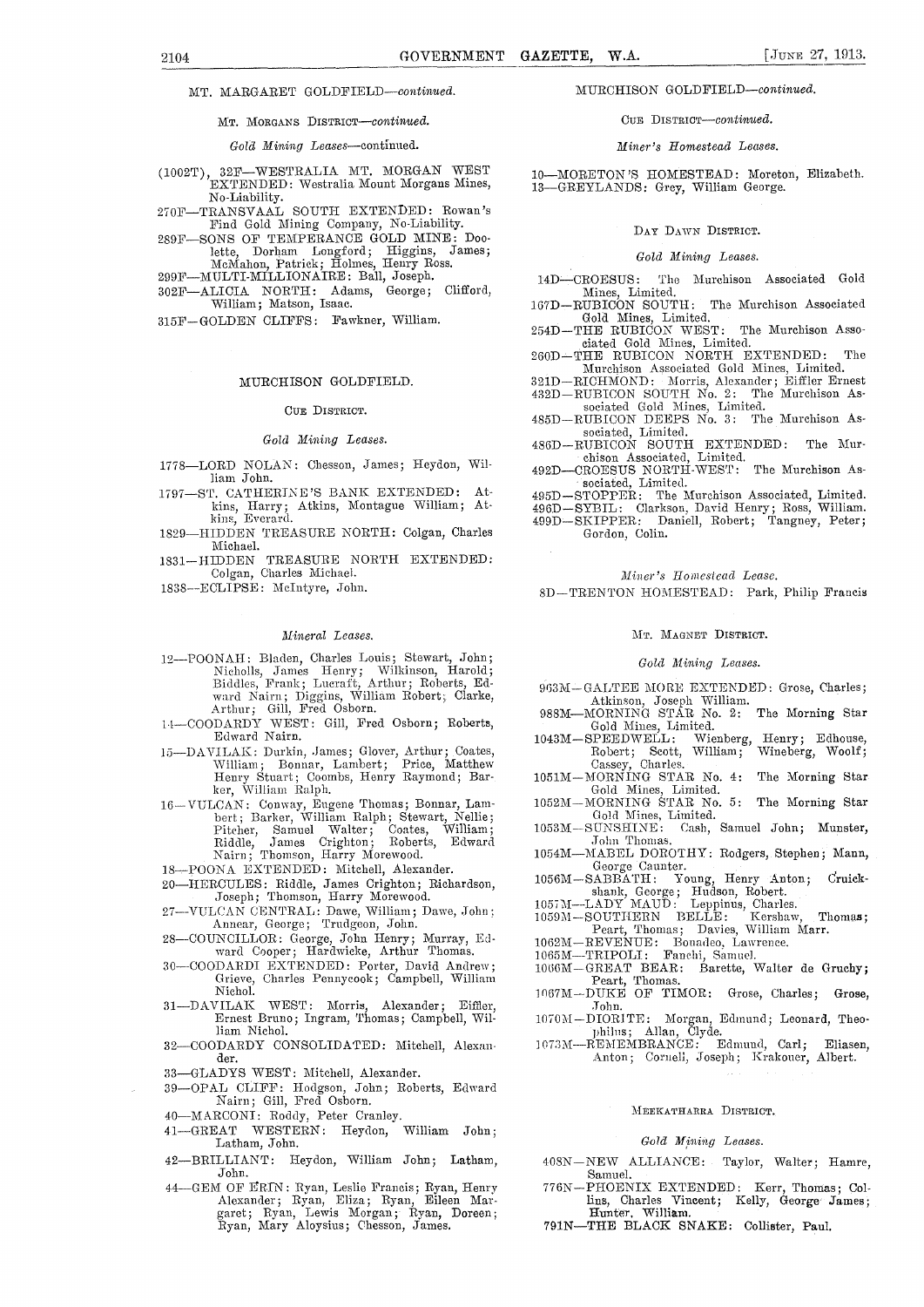#### MURCHISON GOLDFIELD—continued.

#### MEEKATHARRA DISTRICT—continued.

#### *Gold Mining teases—continued.*

- 835N—COMONWEALTH: Bowie, William: Ellis, William Henry.
- 949N—MISSING LINK: Johnson, Peter; Campbell, David Lowson; Anderson, Peter Aaton; Ches-son, James; Heydon, William John.
- 
- 951N—SUNNIE SOUTH: Short, William. 953N—CONNECTICUT: Burrows, Alfred; Bernard, Victor.
- 1009N—FEDERAL CITY SOUTH: Johnson, Peter; Campbell, David Lowson; Anderson, Peter An-ton; Chesson, James; Heydon, William .John.
- 1026N—MARMONT EXTENDED BLOCK: Ryan, Thomas.
- 1061N—CROWN JEWELL: Short, William.
- 1067N—HERO: Borwick, Albert Corrigal.
- 1081N-SUEVIC: Norman, William Oscar; Mills, William Charles; Duplock, Edgar.
- 1082N—GLOBE EXTENDED: Speed, Charles Frederick; Burt, Joseph Ernest; Presnell, Laura;<br>Crockford, Albert; Coombes, Joseph Edward; Crockford, Albert; Coombes, Joseph Edward; Bisset, William Mackintosh.
- 1092N—PARRAMATTA SOUTH: Short, William.
- 1149N-MICKY DOOLAN EAST: Ryan, Thomas.
- 1155N—BULLION: Roddy, James Michael; Smith, James Alexander; Roberts, Charles MacDonald; Weir, William.
- 1156K—FLYING FISH: Cooper, Arthur Herbert; Robinson, Richard Henry; Cullaton, Michael Allen; Bourke, Michael Henry; Dixon, James Cullen.
- 1166N—LOONGANA SOUTH: Shinnick, James.
- 1177N—C ORAL: Thompson, John; Fitzpatrick, Joseph; Byrnes, Patrick; Lang, John.
- 1184N—GOLDEN BRACELET SOUTH: Edgar, William; Ottey, William Henry; Crockford, Mary Alice.
- 1187N—BUTTERFLY: Cashman, Eustace; Sprigg, Henry Percy; McDeed, William.
- 1191N—KANGAROO: King, John.
- 1193N—WALLABY• Bowie, William.
- 1197N—CORRIGALL: Borwick, William John.
- 1205N-ALMA: O'Leary, Timothy; Magor, James;
- Hicks, Alfred; Roddy, James Michael; Walsh, James; Campion, James; Silke, Charles; Champion, Henry.
- 1207N-JUPITER: Smith, James; Irving, John; An-' derson, Robert; Borwick, Albert.
- 1211N—INGLISTON CONSOLS SOUTH: Connelly, Charles Frederick.
- 1213N—PIASTRE: Roddy, James Michael; Roberts, Charles MacDonald; Roberts, John Archibald; Weir, William.
- 1215N—LADY QUINN: Boyce, William; Boyce, John; Auld, John.
- 1219N—GOLDEN BRACELET BLOCK: Edgar, Williani; Crockford, Mary Alice; Ottey, William Henry.
- 1220N—KYARRA JUNCTION: Baker, William.

#### *Mineral Lease.*

15N—LADY ALMA: Bender, Ernest Albert; Clark, Charles.

#### *Miner's Homestead Leases.*

13N—QUAMBY: Meehan, James Joseph.

16N—Ryan, Thomas. 24N-12-MILE FARM: Ryan, Thomas.

#### NORTHAMPTON MINERAL FIELD.

#### PRIVATE PROPERTY.

# *Mineral Lease.*

9 P.P.—BADDERA NORTH: Patrick, Jane.

#### NORTH COOLGARDIE GOLDFIELD.

#### MENZIES DISTRICT.

#### *Gold Mining Leases.*

- (1451). 2844Z.—LADY SHENTON EXTENDED: The Menzies Mining and Exploration Corporation, Ltd.
- 5336Z.-WARRIOR WEST: Thorne. Henry James.
- 53912.—SECRET: Bailey, Frederick; Leedman, Louis; Caddy, Ernest Richard.

#### *lliucr's Homestead Lease.*

26Z.-WARWICK: Quinlan, John.

#### *Water Lease.*

21—MENZIES GOLD MINES WATER LEASE: Falconer, Robert.

#### ULARRING DISTRICT.

#### *Gold Mining Leases.*

- 928U.—PIRATE: Mackay, John; Lewis, William Mark; Fox, Thomas; Stewart, Ethel May; Delaney, James.
- 947U.—ULARRING WESTRALIA: Rowe, William;
- Lewis, William Mark; Doherty, James Anthony. 952U.—COOLADIE: Hoyle, Thomas; McAlpine, Thomas David; Aitken, Thigh; Hynes, Terance.
- 953U.—OAKLEY: Rowe, William.

#### NIAGARA DISTRICT.

#### *Gold Mining Leases.*

## 518G—MISSING LINK: Bright, William.

- 758G--PATHWAY: Durbridge, Frank Daniel; Dowson,
- Michael. 761G—MOLDAVIA: Berg, Victor; Anderson, Charles. 763G—LONE HAND: Potts, Thomas Hugh; Grace,
- John; Grace, Stephen. 764G—CHAMPION SOUTH: Mulcahy, Thomas Francis.

#### *Miners' Homestead Leases.*

- 2G—THE HOMESTEAD: Brockman, Dawson.
- 110—PARADISE: Stoltze, Louis.

#### YERILLA DISTRICT.

#### *Gold Mining Leases,*

- 951R—CAMEL BACK: Ruffin, Henry; Ruffin, Peter.
- 968R-GOLDEN LIZARD: Wilson, James Hood; Crow-
- ston, 969R—CROWS NEST: Thomas, James; Doyle, John Nicholas.
- 972R—NEW YEAR'S GIFT: Wilson, James Hood; Wilson, Thonias; Wilson, George; Ritchie, Thomas Francis.
- 986R—LONE LEASE: Freitag, George.
- 988R—SAND KING: Le Podger, James.
- 991R—MOUNT CATHERINE: Laver, Edith Beatrice.

#### *Miner's Homestead Lease.*

2R—THE HOME: Monaghan, Francis Joseph.

#### N ORTH-EAST COOLGARDIE GOLDFIELD.

#### KANOWNA DISTRICT.

#### *Gold Mining Leases.*

1174X—UNITED: Martin, Harold; Crisp, Charles John;

- Crisp, George William; Baldock, Arthur Jabez. 1176X—THE C-ARRINGTON: Martin, Harold; Crisp, Charles John; Crisp, George William; Baldock,
- Arthur Jabez. 1222X—SIRDAR SOUTH: The Sirdar Gold Mining Company, Limited. 1248X--BLACK CAT : Buhlmann, Frederick Theo-
- 

dore. 1256X—IIAVILAII: Cooper, George Astiley; Brown, William McMillan; Gardiner, James; Hampton.<br>Frederick Osborne; McCurdy, Boyd Williams.

1303X-SUNBEAM: Creer, Thomas.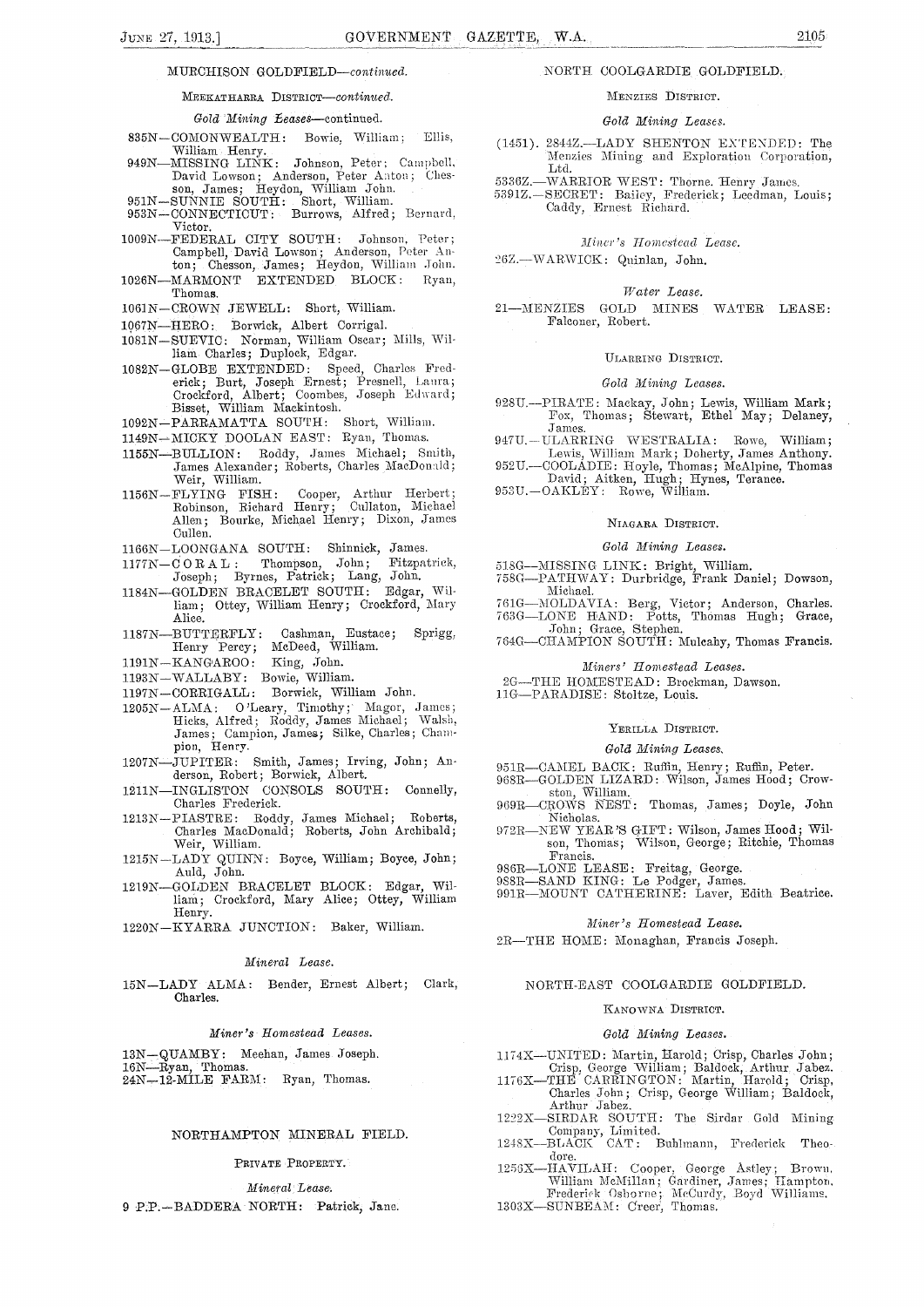#### NORTH-EAST COOLGARDIE GOLDFIELD *continued.*

#### KANOWNA DISTRICT—continued.

#### *Gold Mining Leases—continued.*

- 1304X—BINTI PROPRIETARY: Creer, Thomas.<br>1305X—EASTERN: Creer, Thomas.
- 1305X—EASTERN: Creer, Thomas.
- 1306X--SUNSHINE: Graham, Thomas; McCurdy, Boyd Williams. 1307X—HAVILAH EXTENDED: McCurdy, Boyd Wil-
- liams; Gowans, Robert McLean. 1308X—SUNBEAM SOUTH: McCurdy, Boyd Williams.
- 1309X—MOONLIGHT: Stone, Arthur; Hughes, Thomas Toombs.
- 1310X—HAVILAH NORTH: Hughes, Thomas Toombs. 1311X—BINTIE EXTENDED: Hughes, Thomas
- $\begin{array}{c} \text{Tcombs.}\\ 1312\text{X--GOLDEN} \end{array}$ 1312X—GOLDEN NEST: Walker, John; Cruse,<br>
William; Laver, Edith Beatrice.<br>
1313X—MASCOTTE: Walker, John; Cruse, Wil-
- liam; Laver, Edith Beatrice.
- 
- 
- 1314X—BETTINA: Walker, John; Cruse, Wil-<br>
1316X—NEW MOON: Horn, Edward Percy.<br>
1317X—HAVILAH SOUTH: Hampton, Fredrick<br>
Osborne; McCurdy, Boyd Williams; Cooper, George Astley; Gardiner, James; Brown, William McMillian.
- 1319X—WALHALLA : Jones, Charles Edwin;<br>
Auddo, John Carnegie; Wilson, John Arnott.<br>
1900X THERE ISLE EDWING
- Auldjo, John Carnegie; Wilson, John Arnott. 1320X—THUNDERER : Jones, Charles Edwin Auldjo, John Carnegie; Wilson, John Arnott. 1321X--SONAPET: Jones, Charles Edwin; Auldjo,
- 
- John Carnegie; Wilson, John Arnott. 1322X—SUNBEAM EAST: Lemon, David; Collins, William; Thompson, Jeff; Humphries, Fred-
- erick.<br>
1324X—GREAT EASTERN: Thompson, Jeff; Lemon,<br>
David; Humphries, Frederick; Collins, Willima; Dailey, Samuel.
- 1325X—RUBY: Laver, Edith Beatrice.

#### *Miners' Homestead Leases.*

32X—STANDARD BREWERY FARM: McCabe, Michael Augustine.

#### KURNALPI DISTRICT.

#### *Gold Mining Leases.*

- 330K—KURNALPI GEM: Cable, Katherine; Cable, James; Kelly, James; McMahon, Mercy. 332K—TURN OF THE TIDE: Ellis, Owen; Switsur,
- 
- George. 335K—KURNALPI QUEEN: Allan, Edgar; Taylor, Harry Rowe; Graham, Thomas; Johnson, Thomas; Switsur, George; Routledge, William.
- 336K—KURNALPIE CONSOLS: Walker, John; Laver,
- Edith Beatrice. 337K—KURNALPI WONDER : Gessner, Francis; Huffa, Thomas.
- 341K—DANBY: Elders, John.
- 343K—CARUSO: Arkle, James Vere; Cameron, Robert Miles Fletcher; Sillte, Charles; Wilbe, Ernest Edward.
- 346K—KURNALPI PROPRIETARY No. 2: Davis, George Thomas. 352K—KURNALPI JUNCTION: Black, Barton; Rin-
- aldi, John; Linton, William Taylor.
- 
- 354K—AVONDALE: Slattery, Augustus. 356K—ROLL-UP: Ellis, Owen; Switsur, George; Martin, John Louis. 357K—GOLDEN WATTLE: Goldschmidt, Frederick;
- Hayes, James; Smith, Henry George.
- 358K—GOLDSMITH; Goldschmidt, Frederick; Hayes, James; Smith, Henry George. 362K—HIDDEN TREASURE: Kelly, Patrick; Lard-
- 
- ner, Edmund Charles.<br>
363K-HIT OR MISS: Loydstrom, Eric Bransby;<br>
Plant, William Joseph.
- 364K—DAYLIGHT: Loydstrom, Eric Bransby;, Plant,
- William Joseph. 365K—MASSEY-HARRIS: Loydstrom, Eric Dransby; Plant, William Joseph. 370K.—DAY DREAM: Marsh, Charles William.
- 
- 
- 375K—MOON: Drummond, Alexander. 376K.—SLA TER 'S HILL : Fletcher, Algae Hugh; Brown, William; Gardiner, Janice; Cruse, William; Smith, Henry George; Cavanagh, James; Jacobs, John.

#### NORTH-EAST COOLGARDIE GOLDFIELD *continued.*

KURNALPI DISTRICT—continued.

*Gold Mining Leases—continued.* 

- 
- 377K—ALI3ERTA: Smith, Henry George; Jacobs, John. 378K—FULL TIDE: Smith, Henry George; Ellis, Owen; Parry, David. 379K—INVERNESS : MacLeod, John ; McMahon,
- 
- Mercy; Slattery, Augustus. 3S2K—KURNALPI SURPRISE: O'Sullivan, Denis; Walker, Alice; Hosking, Samuel; Elliott, Thomas.
- 383K.—WHEEL OF FORTUNE: Walkerden, George Henry; Carpenter, Horatio John Charles; Black, Barton.
- 389K.—DAY BREAK: Gillies, John William; Plant, William Joseph; Fraser, Hugh.
- 391K.—KURNALPI BELLE: Lomasney, Edward. 394K.—KURNALPI PRINCE: Lynch, James; Miller,
- Francis Joseph.
- 397K.—HOME RULE: McKye, Charles; Wilson, John Arthur.
- 402K.--BULL'S EYE: Smith, Lavington; Mills, Francis Henry; Mills, Alfred George.
- 407K.—MOUNTAIN PRINCESS: Lomasney, Edward.
- 
- 411K.—HOLLY MOUNT: Cordell, Arthur James. 416K.—WERREGO: Ellis, Joseph; Cohner, Richard James; Scattini, Joseph; Hall, Reginald; Mc-Quad, Edward James; Graham, Joseph; Stokes, Daisy.

#### OUTSIDE PROCLAIMED FIELDS.

#### *Mineral Leases.*

- 128H.—IRON MINE No. 1: Kean, Hugh Percival.
- 12911.—IRON MINE No. 2: Kean, Hugh Percival.
- 
- 13111.—IRON MINE No. 4: Kean, Hugh Percival. 1321L—JAMES' LEASE: Kean, Hugh Percival.
- 165H. IRON MINE No. 10: Australian Prospecting Association.
- 171H.—ROBERTSON'S: Robertson, George John. 17211.—ROBERTSON'S LEASE SOUTH: Robertson, George John.

# PEAK HILL GOLDFIELD.

### *Gold Mining Leases.*

- 310P—THE OVERSIGHT: Dowd, Edmond; Flaherty, Bartholomew.
- 339P—INDEPENDENT: Lindroos, August Frederick; Jonas, John; Chamberlain, George. 353P—EXCELSIOR: Lindroos, August Frederick;
- Jonas, John; Chamberlain, George. 355P—BILL BAILEY: Haggett, Francis Samuel;
- Reid, John; White, Ernest.
- 375P—HIBERNIAN WEST: Stalley, William; Butler, Richard.
- 376P—GOLDEN CROSS: Crane, Michael. 379P—NEW MOON: Schumann, Ernest.
- 
- 388P—HOME RULE: Munro, Daniel; Jenkins, Oliver. 3988P-HOMERULE: Munro, Daniel; Jenkins, Oliver.<br>390P-EGERTON BELL: Carroll, George; Lyons, GERTON BELL: Carroll,<br>Thomas; Lindroos, Gustave.
	-

#### PHILLIPS RIVER GOLDFIELD.

#### *Gold Mining Leases.*

- *177—NORTIT* REVIVAL: Merryfield, Richard; Angel,
- Joseph Owen. 180—JACK'S COME HOME AGAIN: Ellis, John.

#### *Mineral Leases.*

275—IRONCLAD: Kingsmill, Walter John.

345—JAMES HENRY: Shute, Richard Arthur; Marwick, William.

346—ARTESIAN: Cooper, John; McIntyre, David.

#### YALGOO GOLDFIELD.

#### *Gold Mining Leases.*

441.—FIELD'S FIND: The Reward Gold Mines, Limited.

586.—SHANNADOATI: Divitini, James; Parolo, Luigi. 605.—SHAMROCK: Clinch, Thomas Augustus; Dowd, John.